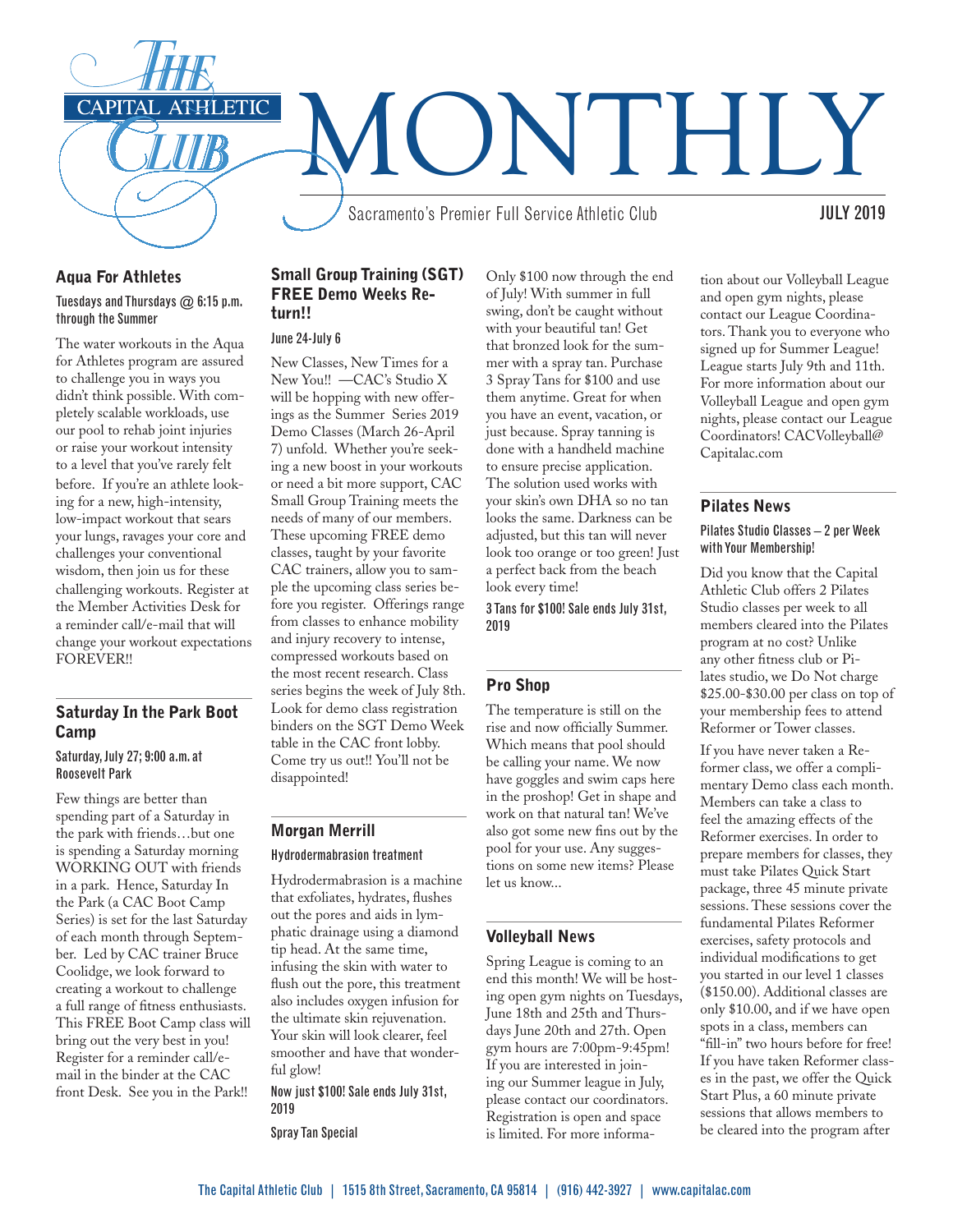#### CLUB NEWS 2000 FOR THE NEWS 2000 FOR THE NEWS 2000 FOR THE NEWS 2000 FOR THE NEWS 2000 FOR THE NEWS 2000 FOR THE NEWS 2000 FOR THE NEWS 2000 FOR THE NEWS 2000 FOR THE NEWS 2000 FOR THE NEWS 2000 FOR THE NEWS 2000 FOR THE N CLUB NEWS

# only one session (\$75.00). Why take Reformer classes?

The Reformer actually "reforms" our bodies by supporting our limbs and spine in movements that may be uncomfortable without a little help.

Using springs for resistance, you can adjust your spring load to support your body while still strengthening muscles in the best range of motion for you joints. For example, lying on our backs with our legs pointed to the ceiling can be very uncomfortable on the lower back. With the pulley and rope system on the Reformer, we place our feet in soft fleece loops and can lower the legs to the floor without risk of injury to the spine. The spring loaded resistance strengthens the core, hips and thighs when lowering the legs and increases flexibility in the hamstrings, glutes and lower back when lifting the legs.

Take a spin on the Reformer on Saturday, July 20th at 11:00am in the Pilates Studio. Register in the Pilates Reformer Demo binder at the front desk in early July.

Pilates Studio Class Changes:

Wednesdays Reformer 1 10:00am – Sam Scholtes

Wednesdays Reformer Mixed Level 6:30pm – Stefanie Fricano

Thursdays Reformer Mixed Level with Linsey Levy will be removed from the schedule due to lack of participation.

Contact Sabin Morris at smorris@capitalac.com for all of your Pilates needs at CAC.

# Health News

If you skip breakfast, you might be more likely to have: A heart attack

#### ...continued from June

#### Eating breakfast helps you: Think and focus

Breakfast boosts your brainpower. Your brain runs on glucose, a type of sugar, and you're low on this fuel when you first wake up. A morning meal can boost your

memory, attention, focus, and alertness and help your performance at work or school. Case in point: Kids who have breakfast get better grades than those who don't.

#### Breakfast does this to your metabolism: Nothing

Research shows that breakfast doesn't change your metabolism at all, but the energy it gives you allows you to burn more calories throughout your day.

#### A morning meal makes you: Move more

Breakfast gives you energy -- not only does this make you more likely to exercise, but you also may tend to get up and move around in general. One study found that people who ate a morning meal burned 442 more calories through physical activity than those who skipped breakfast.

#### A morning meal makes you less likely to get type 2 diabetes. True

A healthy breakfast can keep your blood sugar steady, and over time, this can protect you from type 2 diabetes. One study shows that men who didn't eat in the morning were 21% more likely to get the disease than those who did. Start your day with whole grains, such as oatmeal, cereal, or bread. They have fiber, which can also lower your diabetes risk.

#### How many grams of fiber should your cereal have per serving? 5 or more

A bowl of cereal can be a smart way to start your day -- if you choose the right kind. High-fiber cereals can lower your risk of heart disease and diabetes. Look at the labels to make sure you're getting a good amount of fiber -- and stay away from ones that have sugar among the first few ingredients.

# Advocare

Spark - Source of Energy with vitamins

20 Vitamins and minerals, a healthy and balanced source of energy (two sizes) with 3-5 hours of mental focused energy - A replacement for coffee or sodas and even your multi-vitamin.

#### Rehydrate - Electrolyte Replacement drink with vitamins

Helps replace minerals and electrolytes lost through sweat

# Brian, Andrew, and Rico Massage Department

Interview with a healer...

What made you want to become a Massage Therapist?

"I was looking to make a bigger impact in the world. The corporate



*Continued on the next page...*



lifestyle and attitude did not suit me and after several years on the grind I decided to escape. Long before I realized how to tap into my intuition and energetic healing, many friends and family made comments on my touch and deep down I knew there was something special about my hands."

How would you describe your style of massage?

"I feel that my massage style is a reflection of who I am. An eclectic mix of self-study and enlightenment. I strive to develop my own brand of massage, in particular one that wasn't confined by modalities. I have had the opportunity to work with individuals from all walks of life, including couch potatoes all the way up to Olympic athletes and everyone in between. Some of my favorite techniques to explore with clients are myofascial release, reiki, trigger point therapy, acupressure, and Jin shin. At times manipulation of soft tissue and movement of energy coincide with a comprehensive healing plan."

What is something that you would like the client to understand about the massage process?

"Communication is almost as important as the treatment itself. Open and honest communication takes time to develop in any situation. In order for myself, or any therapist, to be truly helpful it is essential to have a partnership. Trusting each other and discussing goals are part of that equation as well. Massage is quite personal, so being a good listener is where I feel I have a strength."

So Rico, what are some of the things you love? What are your passions?

"I love lots of things that have to do with the outdoors; which I guess must be because of the work i do is mostly indoors. But I am extremely passionate about the ocean and cycling. Even before moving to midtown Sacramento, I have always enjoyed riding my bicycle. It does something to my spirit, you know. Being on the open road, just you, a few strips of rubber, and the pavement. I feel like the road is a force of nature at times, but I enjoy it and I ride my bike daily! As a kid, my brother and I spent a lot of time in San Diego. We were at the beach every day. The ocean brings me peace as well and I try to connect with the waves as often as I am able to."

Cheerio~ Brian, Rico and Andrew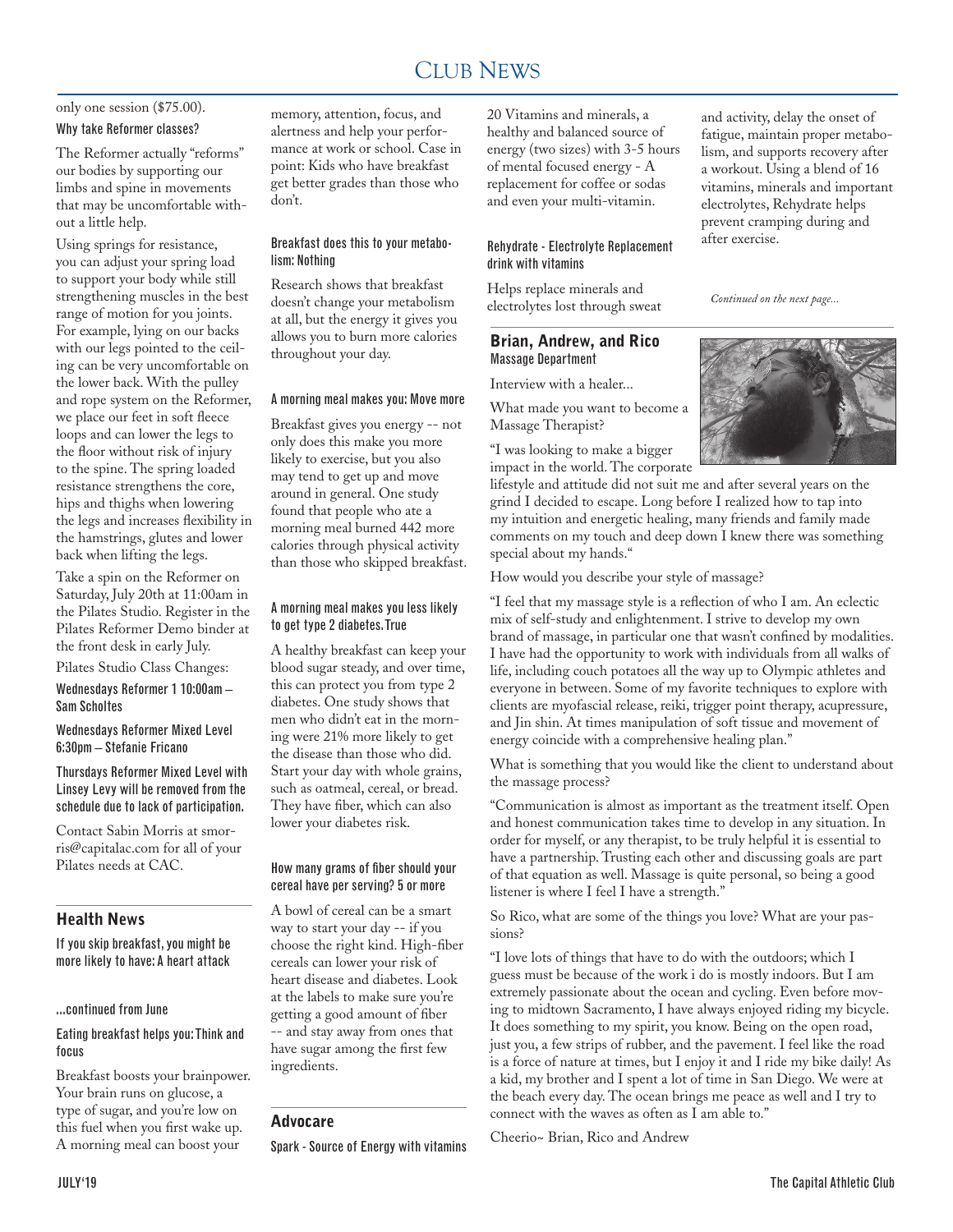# DEPARTMENT NEWS

#### Rick Leonard General Manager

• The Club will be operating on a modified 8am -6pm schedule on Thurs July 4th. Your children 12-25years of age, when accompanied by you are welcome to use the club at no additional fee when the Club operates on a modified schedule.



- Are your shoes looking a little dull? Just a reminder we offer free shoe service. Just leave your shoes on the shelf outside of the laundry room and they will be sparkling by the time you leave. Gratuities are welcomed.
- Have you ever wondered what the workouts on the whiteboards located on the pool deck were about? We have a swim coach on the deck Monday & Wednesday at 6pm & Tuesday & Thursday at 5pm which can explain it all to you or help you with your swimming technique.
- The Club offers free Handball lessons Monday & Wednesday 5-7pm and free Racquetball lessons Tuesday & Thursday 5-7pm. We also have loaner equipment available. Register at the front desk for lessons.

# Jonna Edwinson

Group Fitness Director

• Our cardio conditioning classes are trending right now as one of our most popular classes on the schedule. They are total body cardio based workouts that encompasses circuits, sports specific drills, functional training and much

more. Mondays and Wednesdays at 6:00am and Wednesdays and Fridays at 12:10pm.

- Water fit classes are available Monday through Saturday. These are fun, playful and informal classes offered outside on our pool deck.
- Zumba with Magda is happening every Tuesday at 6:30pm. Jonna has taken over the Monday 12:10pm Zumba class and is now teaching it as a cardio dance/fitness class.
- Matt brown will be teaching the Friday 12:10pm cardio conditioning class, starting this month through August.
- Look out for more pop-up classes this summer. We will be offering cycle, Zumba, and other fun formats at spontaneous days/ times during the week and weekends.

# Brooke McManus Membership

• Enjoy your family's home away from home when you purchase a Student Summer Membership for your Juniors! With this temporary membership, there is NO contract required! Student memberships are \$79 for a month or \$20



weekly. Please see Brooke or Tom in Member-

ship for more information. \*Children must be 16 years of age or older!

• Looking for fitness and nutrition tips from your favorite experts? CAC has launched a Blog on our website to share fitness tips, workouts recommendations, nutrition guides, and much more! Visit the CAC website and look under the Resources tab! http:// capitalac.com/blog/

- http://capitalac.com/blog/
- Follow CAC on our social media tags!
- Twitter: @capitalathletic
- Instagram:@capitalac
- Facebook: @capitalathleticclub

# John O'Sullivan Athletic Director, Newsletter Editor

#### josullivan@capitalac.com



- 'Consistency; not very glamorous, but gee, it's effective' - it is the middle of summer. Stick with it!
- Fee based personal training is available if you want to reach your goals faster, more effectively or even add to the list of goals you have.

# Morgan Merrill Beauty Esthetician

Get your back ready for the summer with a back treatment! A back treatment includes a double cleanse, exfoliation, extractions, mask and massage. It is like a facial for the back. Great for clearing up any congestion or breakouts before swimsuit season! Only \$80! (a \$10 savings)



Also introducing Hydrodermabrasion treatments! Hydrodermabrasion exfoliates, hydrates, flushes out the pores and aids in lymphatic drainage. This treatment also includes oxygen infusion for the ultimate skin rejuvenation! Only \$100 now through the end of July.

# Capital Cutters

• Contact: Michelle (916-812-2352), Linda (916-479-3709), Veronica (916-256-6738), or Jennifer (916-430-9484) today to set up an appointment.



• HELLO SUMMER, GOODBYE FRIZZ! Capital Cutters are now offering 2 frizz fighting treatments. These treatments are bound to turn that frown upside down, just in time for the Summer fun. The Redken Frizz Dismiss mask treatment nourishes, hydrates and softens unruly, frizzy hair. Enhancing manageability and smoothness. The Agave Oil- Nature Smooth Express treatment is a more long-term solution to your bad hair days. It safely smooths up to 90% of frizz, relaxes curl up to 50%, reduces volume, while maintaining natural texture, is color safe and lasts 4-6 weeks. Come in or call Capital Cutters for more information and a free consultation.

*Continued from the last page*

# Slam - A high powered portable and quick source of energy

A high powered portable and quick source of energy that helps sharpen mental forcus, is sugar free and is perfect for the person on the go.